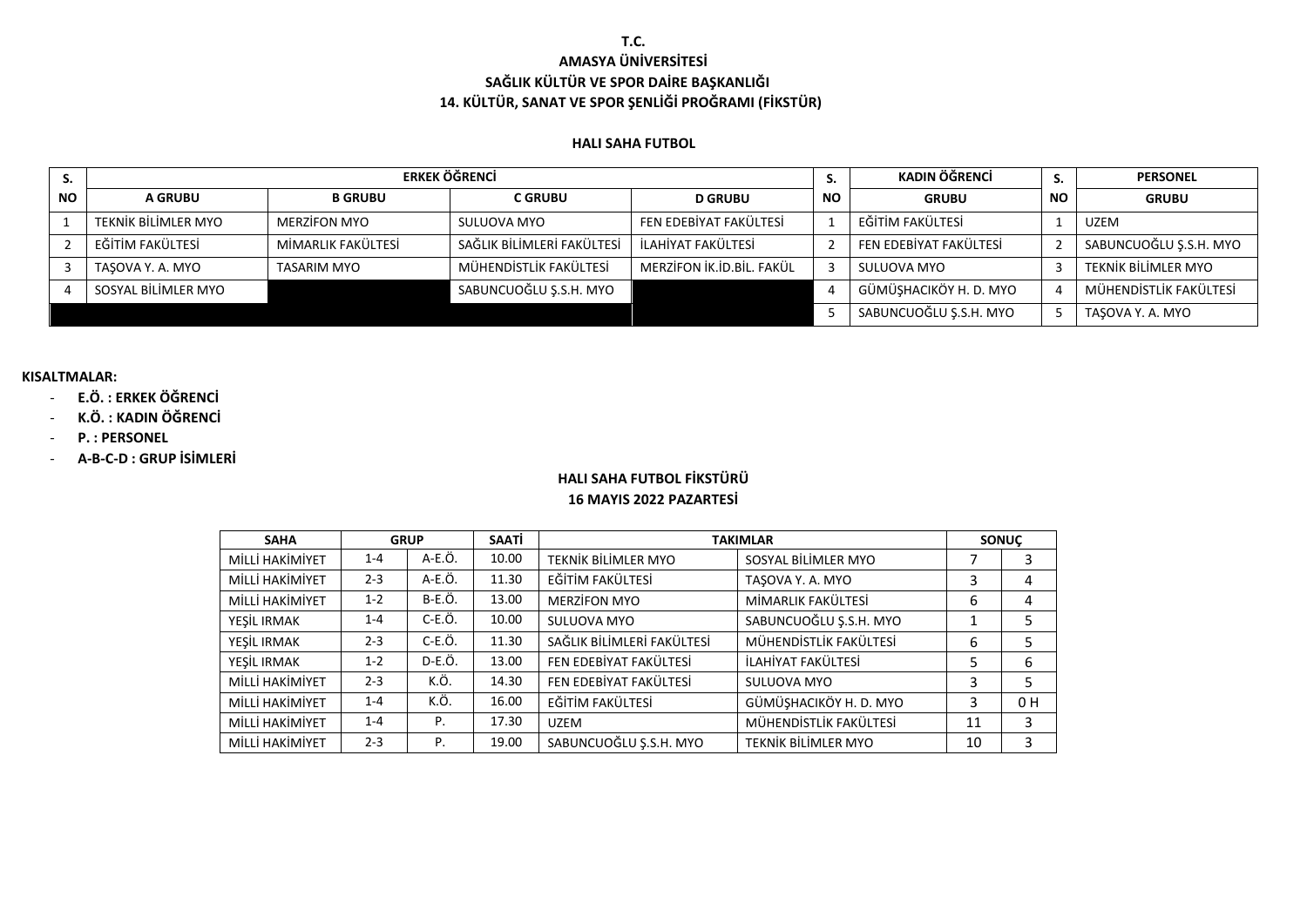#### **18 MAYIS 2022 ÇARŞAMBA**

| <b>SAHA</b>     |         | <b>GRUP</b>   | SAATİ |                            | <b>TAKIMLAR</b>            |                | <b>SONUC</b> |
|-----------------|---------|---------------|-------|----------------------------|----------------------------|----------------|--------------|
| MİLLİ HAKİMİYET | $5-3$   | K.Ö.          | 10.00 | SABUNCUOĞLU Ş.S.H. MYO     | SULUOVA MYO                |                | 0            |
| MİLLİ HAKİMİYET | $1 - 2$ | K.Ö.          | 11.30 | EĞİTİM FAKÜLTESİ           | FEN EDEBİYAT FAKÜLTESİ     | 10             | 0            |
| MİLLİ HAKİMİYET | $1 - 3$ | A-E.Ö.        | 13.00 | TEKNİK BİLİMLER MYO        | TASOVA Y. A. MYO           | $\mathbf{2}$   |              |
| MİLLİ HAKİMİYET | $4 - 2$ | A-E.Ö.        | 14.30 | SOSYAL BİLİMLER MYO        | EĞİTİM FAKÜLTESİ           | 6              |              |
| MİLLİ HAKİMİYET | $3 - 1$ | <b>B-E.Ö.</b> | 16.00 | <b>TASARIM MYO</b>         | <b>MERZIFON MYO</b>        | $\overline{2}$ |              |
| YESİL IRMAK     | $3 - 1$ | D-E.Ö.        | 10.00 | MERZİFON İK.İD.BİL. FAKÜL. | FEN EDEBİYAT FAKÜLTESİ     | 3              | 9            |
| YESİL IRMAK     | $1 - 3$ | $C-E.Ö.$      | 11.30 | SULUOVA MYO                | MÜHENDİSTLİK FAKÜLTESİ     |                | 3            |
| YEŞİL IRMAK     | $4 - 2$ | C-E.Ö.        | 13.30 | SABUNCUOĞLU Ş.S.H. MYO     | SAĞLIK BİLİMLERİ FAKÜLTESİ | 4              |              |
| MİLLİ HAKİMİYET | $5 - 3$ | P.            | 17.30 | TASOVA Y. A. MYO           | TEKNİK BİLİMLER MYO        | 10             | 5            |
| MİLLİ HAKİMİYET | $1 - 2$ | P.            | 19.00 | UZEM                       | SABUNCUOĞLU Ş.S.H. MYO     | 9              | 5            |

#### **23 MAYIS 2022 PAZARTESİ**

| <b>SAHA</b>     |         | <b>GRUP</b>   | <b>SAATI</b> |                            | <b>TAKIMLAR</b>            |    | <b>SONUC</b> |
|-----------------|---------|---------------|--------------|----------------------------|----------------------------|----|--------------|
| MİLLİ HAKİMİYET | $3 - 4$ | A-E.Ö.        | 10.00        | TASOVA Y. A. MYO           | SOSYAL BİLİMLER MYO        |    | 3            |
| MİLLİ HAKİMİYET | $1 - 2$ | A-E.Ö.        | 11.30        | <b>TEKNİK BİLİMLER MYO</b> | EĞİTİM FAKÜLTESİ           | 4  | 5            |
| MİLLİ HAKİMİYET | $2 - 3$ | <b>B-E.Ö.</b> | 13.00        | MİMARLIK FAKÜLTESİ         | <b>TASARIM MYO</b>         |    | 4            |
| YEŞİL IRMAK     | $3 - 4$ | $C-E.Ö.$      | 10.00        | MÜHENDİSTLİK FAKÜLTESİ     | SABUNCUOĞLU Ş.S.H. MYO     |    |              |
| YESİL IRMAK     | $1-2$   | $C-E.Ö.$      | 11.30        | SULUOVA MYO                | SAĞLIK BİLİMLERİ FAKÜLTESİ | 3  | 7            |
| YEŞİL IRMAK     | $2 - 3$ | D-E.Ö.        | 13.00        | İLAHİYAT FAKÜLTESİ         | MERZİFON İK.İD.BİL. FAKÜL. | 8  | 4            |
| MİLLİ HAKİMİYET | $4 - 2$ | K.Ö.          | 14.30        | GÜMÜŞHACIKÖY H. D. MYO     | FEN EDEBİYAT FAKÜLTESİ     | 0H | 3            |
| MİLLİ HAKİMİYET | $5-1$   | K.Ö.          | 16.00        | SABUNCUOĞLU Ş.S.H. MYO     | EĞİTİM FAKÜLTESİ           | 0  | 5            |
| MİLLİ HAKİMİYET | $4 - 2$ | Ρ.            | 17.30        | MÜHENDİSTLİK FAKÜLTESİ     | SABUNCUOĞLU Ş.S.H. MYO     | 2  | 4            |
| MİLLİ HAKİMİYET | $5-1$   | Ρ.            | 19.00        | TASOVA Y. A. MYO           | <b>UZEM</b>                | 5  | 3            |

### **25 MAYIS 2022 ÇARŞAMBA**

| <b>SAHA</b>            |                | <b>GRUP</b>    | SAATİ |                           | <b>TAKIMLAR</b>            |                | <b>SONUC</b> |
|------------------------|----------------|----------------|-------|---------------------------|----------------------------|----------------|--------------|
| MİLLİ HAKİMİYET        | $3-1$          | K.Ö.           | 10.00 | SULUOVA MYO               | EĞİTİM FAKÜLTESİ           | 0              |              |
| MİLLİ HAKİMİYET        | $4 - 5$        | K.Ö.           | 11.30 | GÜMÜŞHACIKÖY H. D. MYO    | SABUNCUOĞLU Ş.S.H. MYO     | 0H             |              |
| <b>MİLLİ HAKİMİYET</b> | A1             | <b>B2</b>      | 13.00 | <b>TASOVA Y. A. MYO</b>   | <b>MERZIFON MYO</b>        | 6              |              |
| <b>MİLLİ HAKİMİYET</b> | <b>B1</b>      | A2             | 14.30 | <b>TASARIM MYO</b>        | <b>EĞİTİM FAKÜLTESİ</b>    | 0              |              |
| <b>MİLLİ HAKİMİYET</b> | C <sub>1</sub> | D <sub>2</sub> | 16.00 | SABUNCUOĞLU Ş.S.H. MYO    | FEN EDEBİYAT FAKÜLTESİ     |                |              |
| <b>MİLLİ HAKİMİYET</b> | D <sub>1</sub> | C <sub>2</sub> | 17.30 | <b>İLAHİYAT FAKÜLTESİ</b> | SAĞLIK BİLİMLERİ FAKÜLTESİ | $\overline{2}$ | 9            |
| YEŞİL IRMAK            | $3-1$          | Ρ.             | 17.30 | TEKNİK BİLİMLER MYO       | UZEM                       | 8              | q            |
| MİLLİ HAKİMİYET        | $4 - 5$        | P.             | 19.00 | MÜHENDİSTLİK FAKÜLTESİ    | TASOVA Y. A. MYO           |                |              |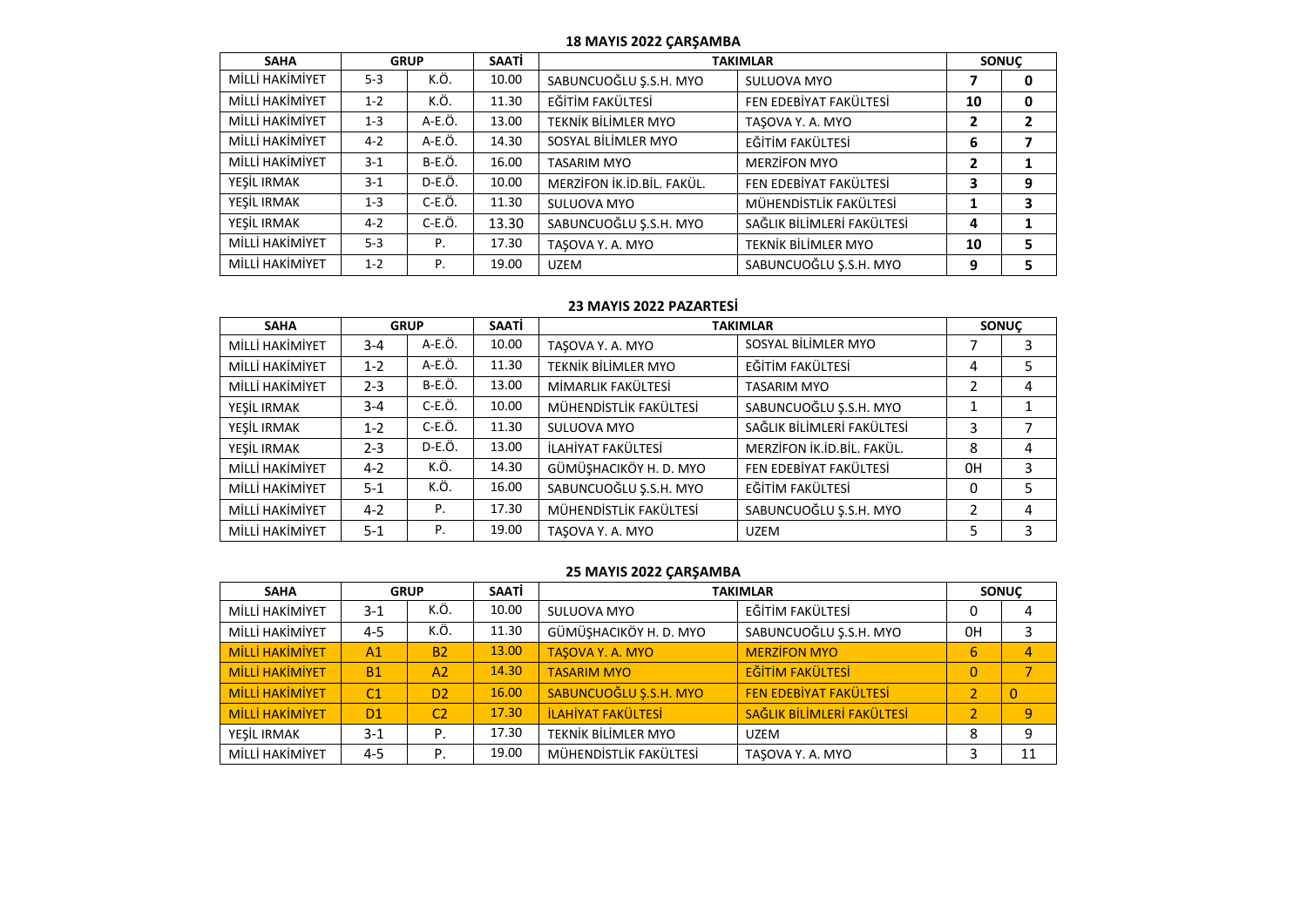#### **30 MAYIS 2022 PAZARTESİ**

| <b>SAHA</b>            |         | <b>GRUP</b>                           | <b>SAATI</b> |                            | <b>TAKIMLAR</b>            |   | <b>SONUC</b> |
|------------------------|---------|---------------------------------------|--------------|----------------------------|----------------------------|---|--------------|
| MİLLİ HAKİMİYET        | $2 - 5$ | K.Ö.                                  | 10.00        | FEN EDEBİYAT FAKÜLTESİ     | SABUNCUOĞLU Ş.S.H. MYO     |   |              |
| MİLLİ HAKİMİYET        | $3 - 4$ | K.Ö.                                  | 11.30        | SULUOVA MYO                | GÜMÜŞHACIKÖY H. D. MYO     |   | 0H           |
| <b>MİLLİ HAKİMİYET</b> |         | A ve B Galipleri<br>Yarı Final (E.Ö.) | 13.00        | <b>TASOVA Y. A. MYO</b>    | <b>EĞİTİM FAKÜLTESİ</b>    | 5 |              |
| <b>MİLLİ HAKİMİYET</b> |         | C ve D Galipleri<br>Yarı Final (E.Ö.) | 14.30        | SABUNCUOĞLU Ş.S.H. MYO     | SAĞLIK BİLİMLERİ FAKÜLTESİ |   | 6            |
| MİLLİ HAKİMİYET        | $2 - 5$ | Ρ.                                    | 17.30        | SABUNCUOĞLU Ş.S.H. MYO     | TASOVA Y. A. MYO           | 3 |              |
| MİLLİ HAKİMİYET        | $3 - 4$ | Ρ.                                    | 19.00        | <b>TEKNİK BİLİMLER MYO</b> | MÜHENDİSTLİK FAKÜLTESİ     | 8 |              |

### **01 HAZİRAN 2022 ÇARŞAMBA**

| <b>SAHA</b>            | <b>GRUP</b>                           | SAATI | <b>TAKIMLAR</b>         |                            |  | <b>SONUC</b> |
|------------------------|---------------------------------------|-------|-------------------------|----------------------------|--|--------------|
| <b>MİLLİ HAKİMİYET</b> | <b>Mağluplar</b><br>$(3' ük-4' ük)$   | 17.00 | <b>EĞİTİM FAKÜLTESİ</b> | SAĞLIK BİLİMLERİ FAKÜLTESİ |  |              |
| <b>MİLLİ HAKİMİYET</b> | <b>Galipler</b><br>$(1.'$ lik-2.'lik) | 18.30 | <b>TASOVA Y. A. MYO</b> | SABUNCUOĞLU Ş.S.H. MYO     |  |              |

### **HALI SAHA FUTBOL KADIN ÖĞRENCİ**

**DERCE SIRALAMASI**

| <b>DERECESI</b> | <b>OKUL ADI</b>        |
|-----------------|------------------------|
|                 | EĞİTİM FAKÜLTESİ       |
|                 | SABUNCUOĞLU Ş.S.H. MYO |
|                 | SULUOVA MYO            |

### **HALI SAHA FUTBOL ERKEK ÖĞRENCİ DERCE SIRALAMASI**

| <b>DERECESi</b> | <b>OKUL ADI</b>        |
|-----------------|------------------------|
|                 | TASOVA Y. A. MYO       |
|                 | SABUNCUOĞLU Ş.S.H. MYO |
|                 | EĞİTİM FAKÜLTESİ       |

### **HALI SAHA FUTBOL PERSONEL DERCE SIRALAMASI**

| <b>DERECESI</b> | <b>OKUL/BIRIM ADI</b>  |
|-----------------|------------------------|
|                 | TASOVA Y. A. MYO       |
|                 | UZFM                   |
|                 | SABUNCUOĞLU Ş.S.H. MYO |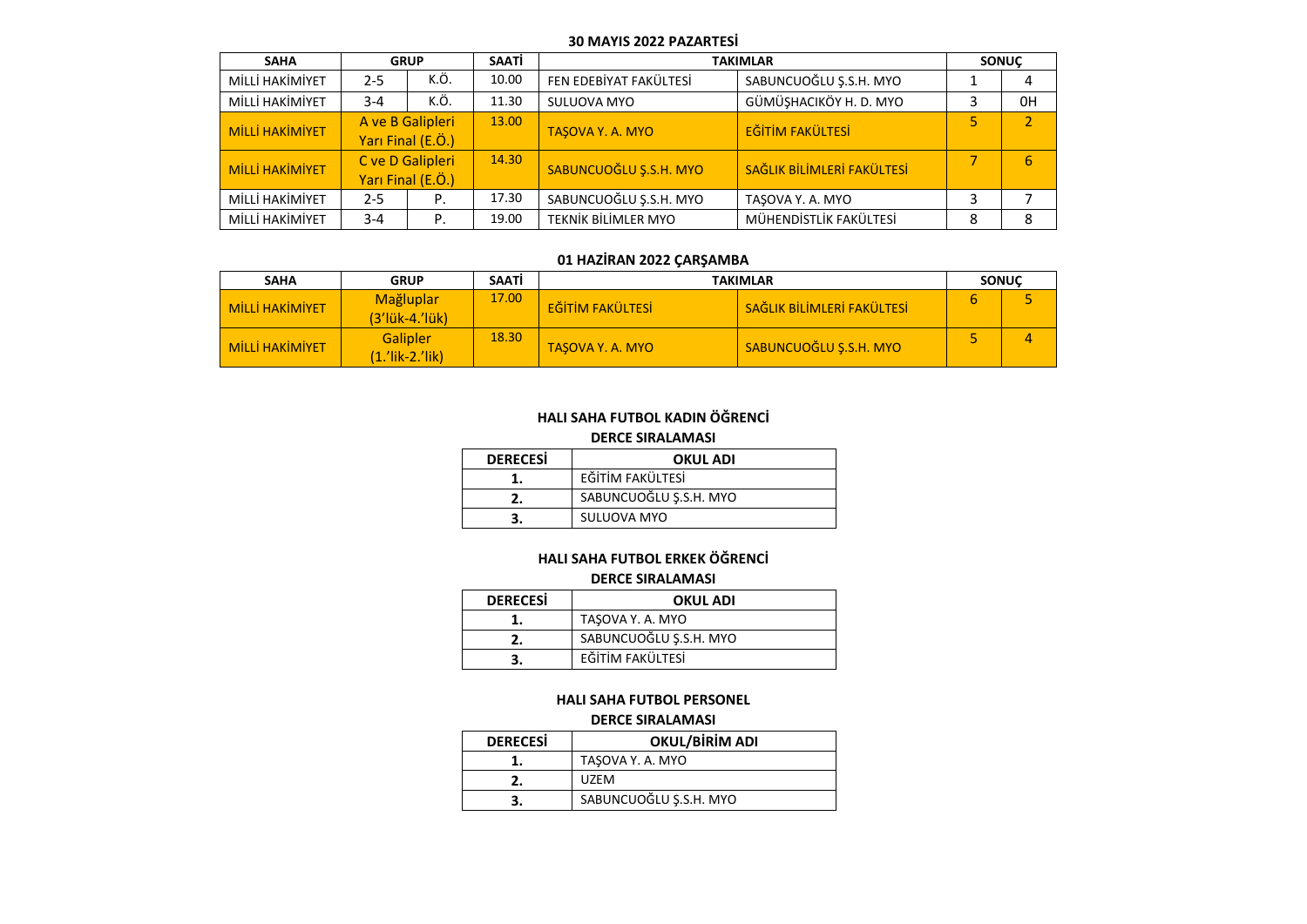#### **3X3 SOKAK BASKETBOLU**

### **ERKEK ÖĞRENCİ**

| <b>SIRA NO</b> | <b>OKUL ADI</b>            |
|----------------|----------------------------|
|                | SAĞLIK BİLİMLERİ FAKÜLTESİ |
|                | TASOVA Y. A. MYO           |
|                | SOSYAL BİLİMLER MYO        |

### **3X3 SOKAK BASKETBOLU FİKSTÜRÜ**

#### **17 MAYIS 2022 SALI**

|                          |             | SAATI                    |                                                                     |                                                                      |  |       |
|--------------------------|-------------|--------------------------|---------------------------------------------------------------------|----------------------------------------------------------------------|--|-------|
| <b>SAHA</b>              | <b>GRUP</b> | .                        | <b>TAKIMLAR</b>                                                     |                                                                      |  | SONUC |
| <b>HAKIMIYET</b><br>MIL. |             | 10.00<br>$\sim$<br>- - - | $\cdots$<br><b>FAKÜLTESİ</b><br>ERI.<br><b>BİLİML</b><br>.IK<br>AF. | $\sqrt{11}$<br>$\bigcap V\Delta$ .<br><b>FASO\</b><br>IVI Y U<br>. . |  |       |

#### **20 MAYIS 2022 CUMA**

| SAHA                      | 3RHD<br>. אחרי | $\sim$<br>SAAII | <b>TAKIMLAR</b>                            |                                                    | SONUC |  |
|---------------------------|----------------|-----------------|--------------------------------------------|----------------------------------------------------|-------|--|
| <b>HAKIMIYE</b><br>' Mill | ــ             | 10.00           | <b>MYC</b><br>FR<br>$\sim$<br>.IMI<br>. ור | FAKÜLTESİ<br>ш.<br>. FRL.<br>D II.<br>BILIML<br>SА |       |  |

#### **24 MAYIS 2022 SALI**

| <b>SAHA</b>        | <b>GRUF</b> | :ΔΔΤ<br>JAM | <b>TAKIMI AR</b>                                  |                                | <b>SONITC</b> |  |
|--------------------|-------------|-------------|---------------------------------------------------|--------------------------------|---------------|--|
| , ΗΑΚΙΜΙΥΕΤ<br>MIL | $\sim$      | 10.00       | MY <sup>r</sup><br>יי<br>$^{\prime}$<br><b>AN</b> | $\Lambda$ MYC.<br>.IMIL<br>5U. |               |  |

### **3X3 SOKAK BASKETBOLU ERKEK ÖĞRENCİ**

#### **DERCE SIRALAMASI**

| <b>DERECESI</b> | <b>OKUL/BİRİM ADI</b>      |  |  |
|-----------------|----------------------------|--|--|
|                 | SOSYAL BİLİMLER MYO        |  |  |
|                 | SAĞLIK BİLİMLERİ FAKÜLTESİ |  |  |
|                 | TASOVA Y. A. MYO           |  |  |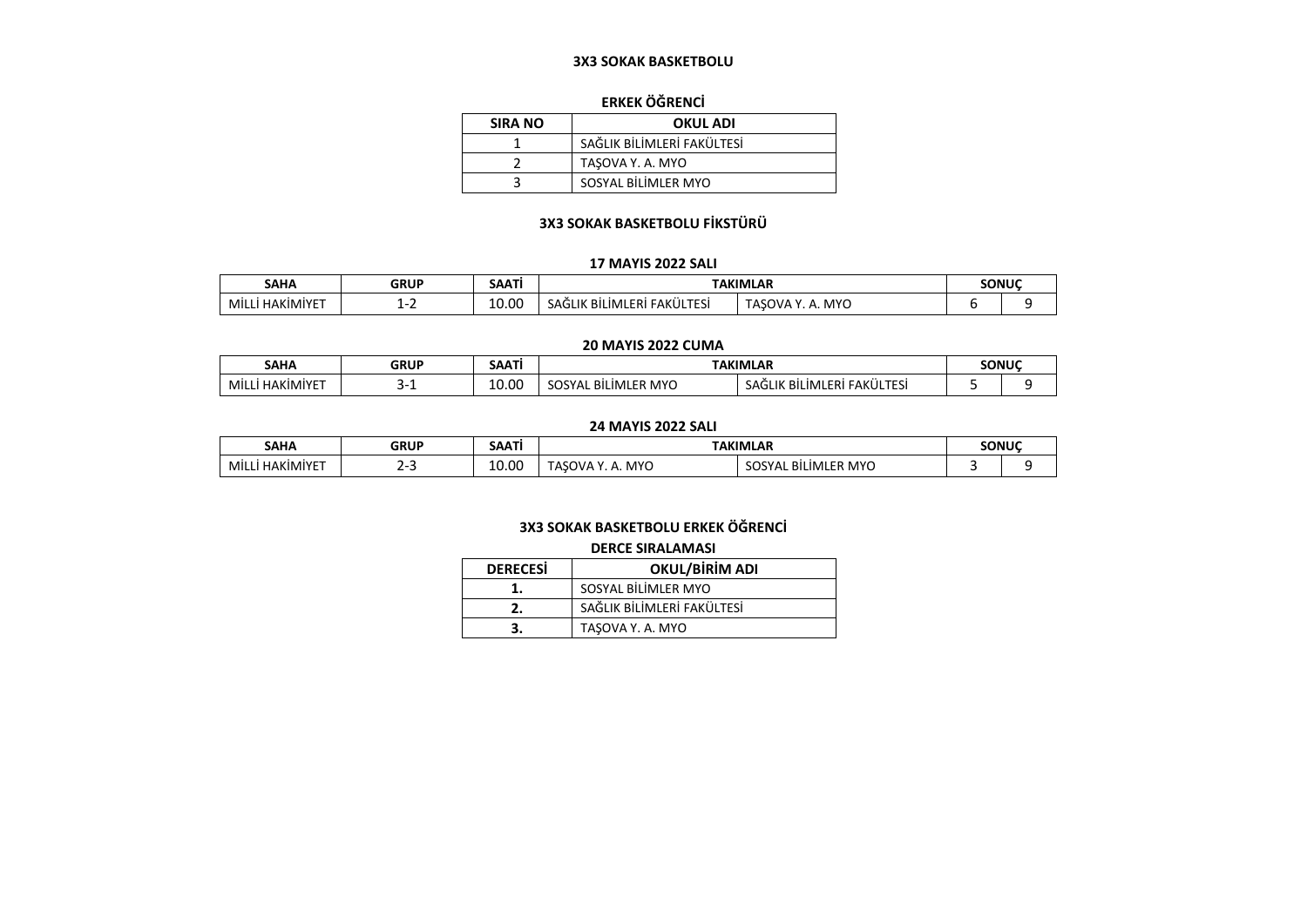## **PUAN DURUMU HALI SAHA FUTBOL ERKEK ÖĞRENCİ**

### **A GRUBU**

| <b>TEKNİK BİLİMLER MYO</b> |  |  |
|----------------------------|--|--|
| <b>EĞİTİM FAKÜLTESİ</b>    |  |  |
| TASOVA Y. A. MYO           |  |  |
| <b>SOSYAL BİLİMLER MYO</b> |  |  |

**B GRUBU**

| <b>MERZIFON MYO</b> |  |
|---------------------|--|
| MİMARLIK FAKÜLTESİ  |  |
| <b>TASARIM MYO</b>  |  |

 **C GRUBU**

| <b>SULUOVA MYO</b>     | ი | n |  |
|------------------------|---|---|--|
| SAĞLIK BİLİMLERİ FAK.  |   | O |  |
| MÜHENDİSTLİK FAKÜLTESİ | ი |   |  |
| SABUNCUOĞLU Ş.S.H. MYO |   |   |  |

**D GRUBU**

| FEN EDEBİYAT FAKÜLTESİ    |  |
|---------------------------|--|
| İLAHİYAT FAKÜLTESİ        |  |
| MERZİFON İK.İD.BİL. FAKÜL |  |